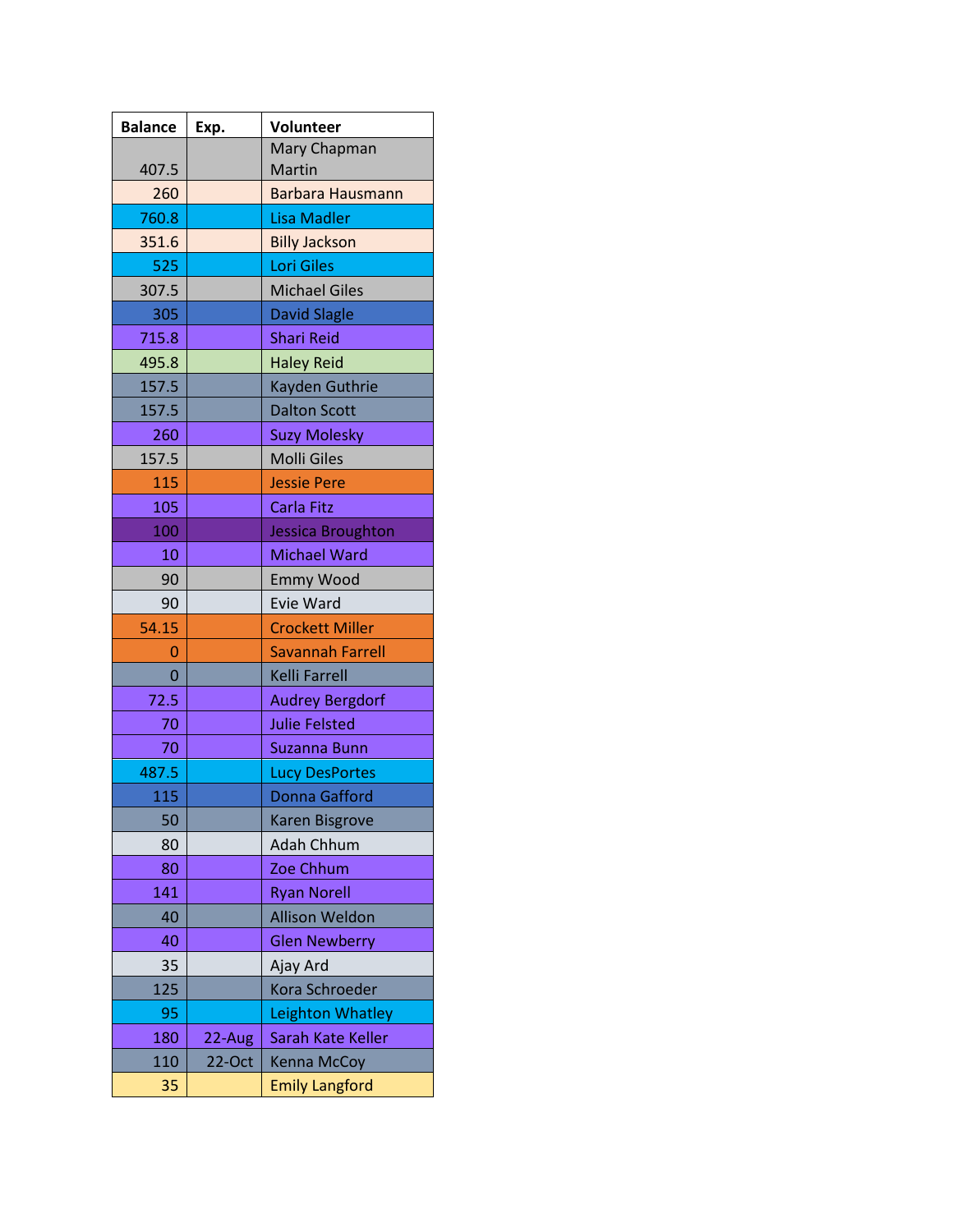| 35    |           | <b>Maria Mueller</b>      |
|-------|-----------|---------------------------|
| 60    | 22-Nov    | <b>Beverly Hendrix</b>    |
| 30    |           | Sallie Johnson            |
| 97.5  |           | <b>Sharon Holmes</b>      |
| 30    |           | Alaina Corey              |
| 30    |           | <b>Cheyenne Corey</b>     |
| 70    |           | <b>Danielle Fields</b>    |
| 62.5  |           | <b>Kim Holderfield</b>    |
| 10    |           | <b>Brandalyn Fitz</b>     |
| 263.3 | $22$ -Jul | Jordan Jones              |
| 262.5 | 22-Dec    | <b>Janie Pride</b>        |
| 122.5 | 22-Jun    | <b>Kaitlin Macias</b>     |
| 120   | 22-Sep    | Aabia Soomro              |
| 117.5 | 22-Nov    | Honesti Lewis             |
| 100.8 | 22-May    | <b>Gavin Brown</b>        |
| 98    | 22-May    | <b>Cynthia Smith</b>      |
| 95    | 22-May    | <b>Summer Flinn</b>       |
| 92.5  | 22-May    | <b>Adrian Pease</b>       |
| 90    | $22$ -Jun | Sophia Cantu              |
| 87.5  | 22-Nov    | <b>Kris Caldwell</b>      |
| 85    | 22-Nov    | Laura Langford            |
| 75    | 22-Sep    | Lauren Zgutowicz          |
| 55    | 22-May    | <b>Emma Lynn Potts</b>    |
| 55    | 22-Sep    | <b>Heather Norman</b>     |
| 55    | $22$ -Jul | Jennifer Mulholland       |
| 50    | 22-May    | <b>Caroline Stegeman</b>  |
| 50    | 22-Sep    | <b>Erin Oswalt</b>        |
| 47.5  | 22-May    | Sarah Jackomin            |
| 45    | 22-Nov    | Abigail Edwards           |
| 45    | 22-Sep    | Johanna Erahart           |
| 45    | 22-Sep    | Laura Rose Cole           |
| 45    | 22-Nov    | Sarah Edwards             |
| 40    | 22-May    | <b>Becky Brandt</b>       |
| 40    | 22-Sep    | Marjolein Geven           |
| 35    | 22-Aug    | Amelia Perkins            |
| 30    | 22-May    | Aaron Rhea                |
| 30    | 22-Jun    | Amy Rice                  |
| 30    | 22-May    | Ann Hoccutt               |
| 30    | 22-Jun    | <b>Ginger Wetingfield</b> |
| 30    | 22-Jun    | <b>Hattie Clark</b>       |
| 30    | 22-Sep    | <b>Jamie Meyers</b>       |